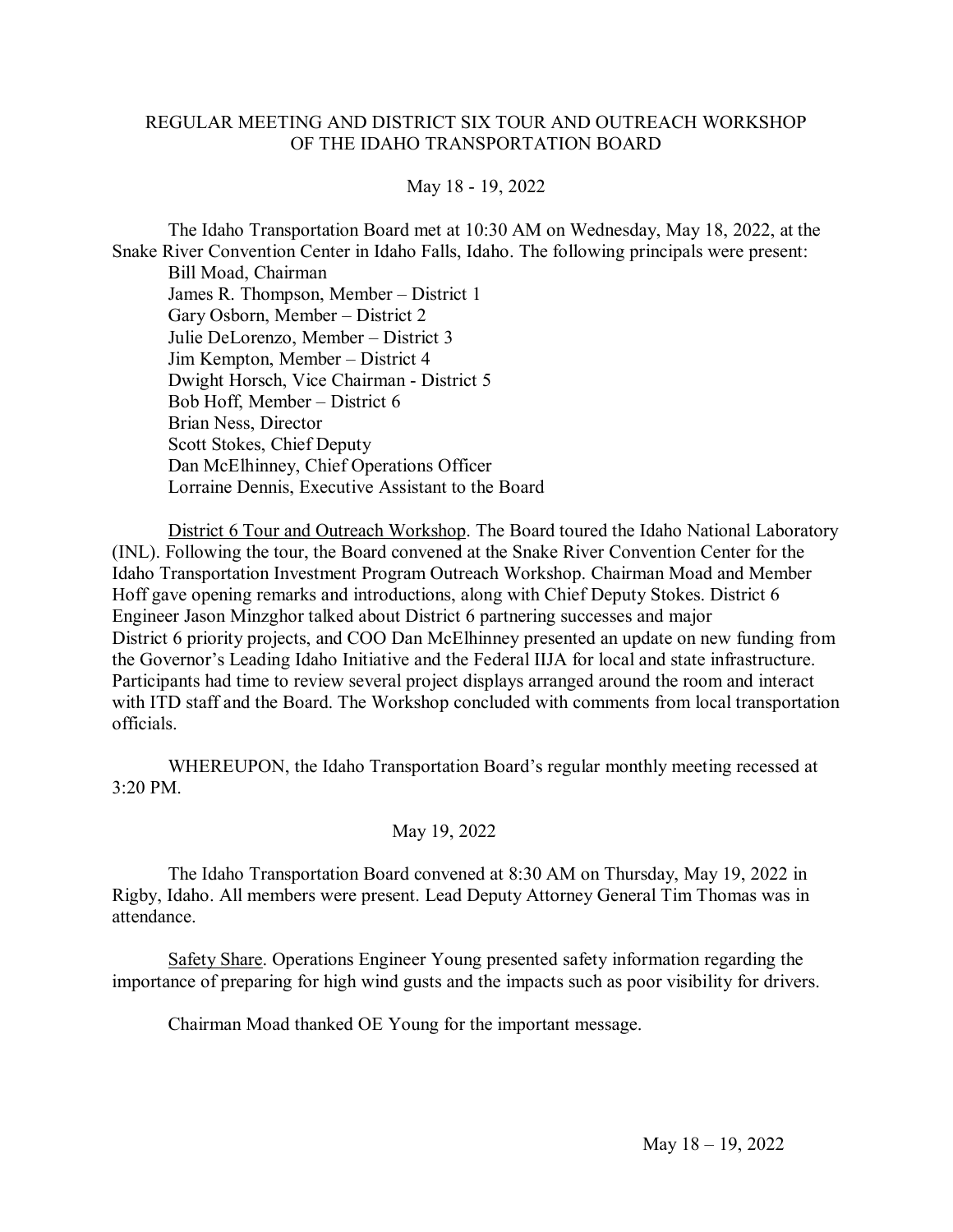Board Minutes. Member DeLorenzo made a motion to approve the minutes of the regular Board meeting held on April 20-21, 2022, as submitted. Vice Chairman Horsch seconded the motion and it passed unanimously.

Board Meeting Dates. The following meeting dates are scheduled: June 15 - 16, Boise August 17 - 18, Coeur d'Alene July 20-21, Lewiston September 21-22, Boise

Consent Items. Member Hoff made a motion and seconded by Member DeLorenzo to approve the consent calendar resolution and it passed unanimously.

The motion to approve the following resolution passed unopposed: RES. NO. WHEREAS, consent calendar items are to be routine, non-controversial, self-ITB22-35 explanatory items that can be approved in one motion; and

> WHEREAS, Idaho Transportation Board members have the prerogative to remove items from the consent calendar for questions or discussion.

*NOW THEREFORE BE IT RESOLVED,* that the Board approves the contract award and contract rejection.

1) Contracts for Award. The low bids on the following project is more than ten percent over the engineer's estimate, requiring justification. On key # 20405, I-84 bridge repair, Ada, Canyon, Elmore and Payette Counties, District 3, the difference between the low bid and engineer's estimate is mainly in epoxy overlay, bridge place overlay and concrete removal.

The engineer's estimate was developed using the average bid costs of previous projects in the area and assumed price increases. The District does not believe re-advertising the project would result in lower bids, and recommends awarding the contract. Low bidder, for key # 20405: American Civil Constructors West Coast LLC - \$3,367,000.00.

2) Contract for Rejection. In accordance with Board Policy 4001, staff requests approval to reject the more than 10% over the engineer's estimate for key #20420 – I-15B, concrete intersections, Idaho Falls, District 6. Contractor – Sunroc Corporation- \$5,998,337.70.

Informational Items.

1) Contract Awards and Advertisements. Key #22647, SH-55, Round Valley to Clear Creek, District 3. Low bidder: Western Construction, Inc. - \$5,948,978.60

Key #23230, SH-41, mill and inlay, District 1. Low bidder: Interstate Concrete and Asphalt. – 12,189 SY.

Key #23099, I-84 Exit 25 improvement, District 3. Low bidder: Staker & Parson Companies – \$1,460,185.00.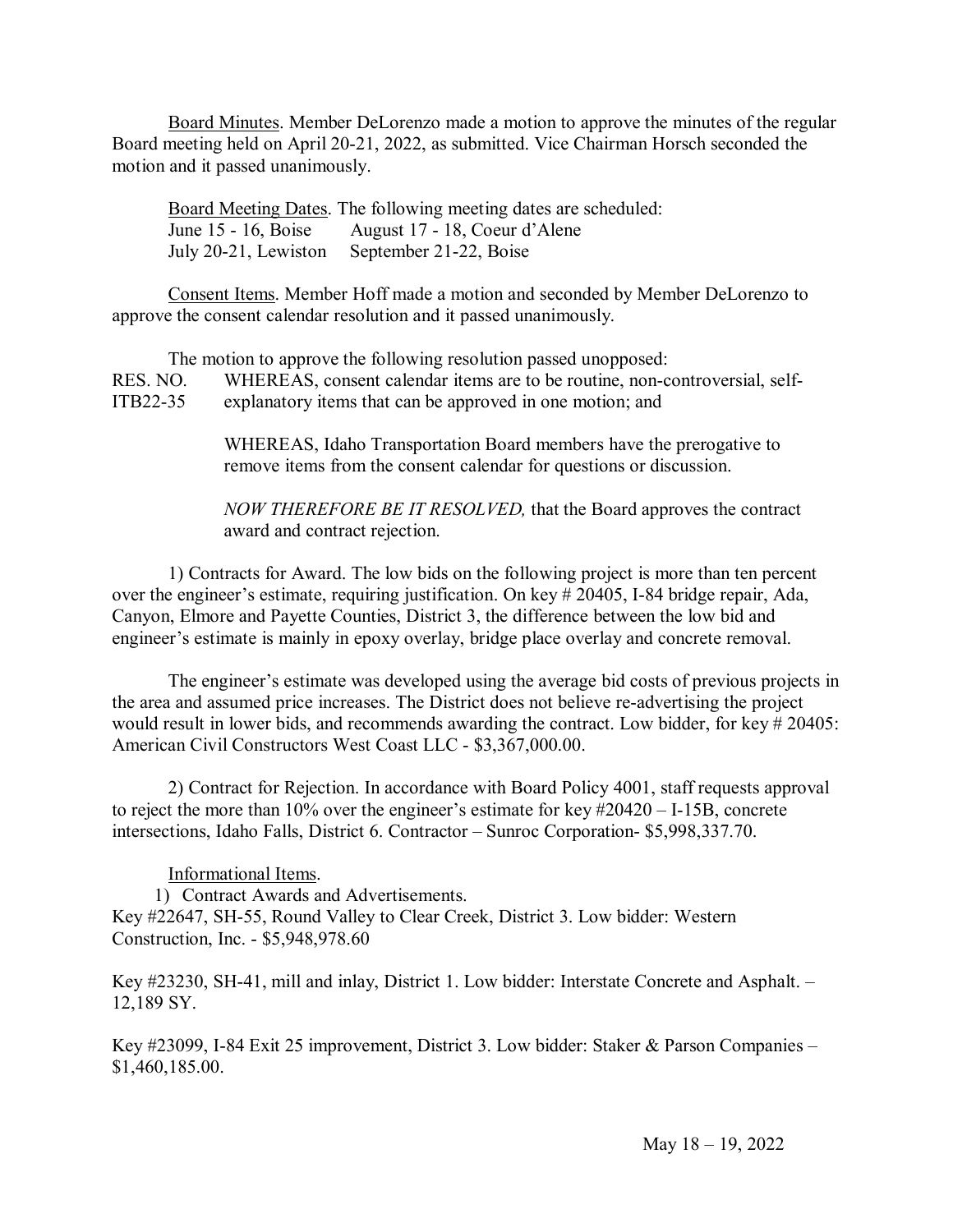The list of projects currently being advertised was provided.

2) Professional Services Agreements and Term Agreement Work Tasks Report. From March 31, 2022 to April 25, 2022, 26 new professional services agreements and work tasks were processed, totaling \$8,245,853. Five supplemental agreements to existing professional services agreements were processed during this period in the amount of \$208,175.

3) FY23-26 Strategic Plan for Division of Financial Management. Idaho Code 67-1903 – 67-1904 requires all state agencies to annually submit a Strategic Plan covering a minimum of four years, forward to DFM by July 1. The format, structure and required elements for the Strategic Plan are set by DFM inclusive of a vision and/or mission statement, goals and objectives, performance measures and benchmarks, and key external factors.

4) State FY22 Financial Statements. Revenues to the State Highway Account from all state sources were ahead of projections by 0.4% as of March 31. Receipts from the Highway Distribution Account were \$5.5 million more than forecast. State revenues to the State Aeronautics Fund were ahead of projections by 43%, or \$891,000. The Department's expenditures were within planned budgets. Personnel costs had savings of \$5.5 million or 6.0% due to less vacancies and pay increases appropriated by the Legislature. Contract construction cash expenditures were \$298.4 million for July through March.

The balance of the long-term investments was \$173.4 million at the end of March. These funds are obligated against construction projects and encumbrances. The cash balance was \$125.7 million. Expenditures in the Strategic Initiatives Program Fund through the end of March were \$0.9 million. Deposits into the Transportation Expansion and Congestion Mitigation Fund of \$7.7 million is the ninth month of revenues exceeding forecast. Funds are from the 4.5% of Sales Tax authorized during the last Legislative session. Expenditures in this fund were \$20.3 million year-to-date. The federal CARES Act provided \$27 million for public transportation. Expenditures totaled \$3.4 million year-to-date.

5) Monthly Reporting of Federal Formula Program Funding through May 3. Idaho received obligation authority of \$391.2 million through September 30, 2022 via an Appropriations Act signed on March 15, 2022. It includes \$2.0 million of Highway Infrastructure General Funds carried over from last year in the local urban and off-system bridge programs, \$45 million of Infrastructure Investment and Jobs Act (IIJA) Bridge Formula funds, and \$39 million COVID Relief funds carried over from last year in the Transportation Management Area, Local Urban and SHS Programs. The IIJA was signed on November 15, 2021. Additional apportionments were allocated via the Appropriations Act. Idaho will receive apportionments of \$426.5 million. Currently, obligation authority is 92.5% of apportionments. As of May 3, 2022, \$464,534 million was allocated with \$254,103 million remaining program funding.

CD Stokes commented they anticipate a change to the FY23-26 Strategic Plan report that will update DMV's performance measure goal to include all DMV transactions processed online.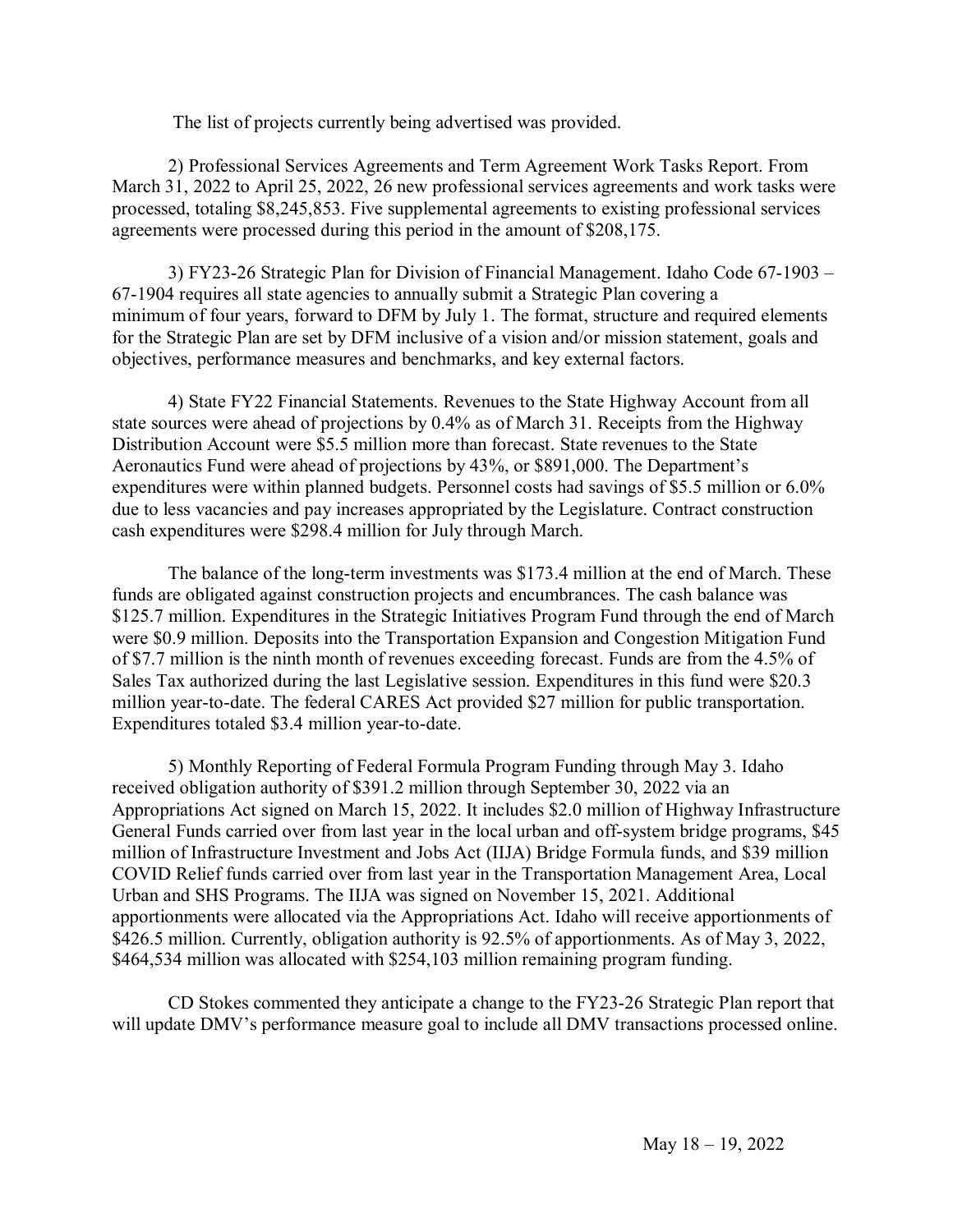Member Kempton suggested information be added to address facility needs with moving Headquarters to the Chinden Campus, District 3 and District 4.

Board Subcommittee on Policies Update. Member Hoff reported on the May 11 subcommittee meeting. Staff presented two administrative polices for deletion. Administrative Policy A-06-17, Reporting Losses to Headquarters and Administrative Policy A-20-04, Public Hearing Officers. Processes and procedures for both are currently covered in other existing policies and are outdated. The subcommittee supported staff's recommendations to delete them. He also reported the subcommittee will continue discussions on Policy 4028, Allocation of Federal Formula Highway Apportionments to Local Public Agencies. They anticipate meeting in June to receive more information and guidance from staff.

Monthly Report on Activities. With Director Ness retiring at the end of the month, he gave his final remarks to the Board. He recapped his three-part series report from the previous months leading to the question employees ask often about the Department's vision statement, "are we the best transportation department in the country?"

When Director Ness was appointed in 2009, the vision statement he created was not intended to be arrogant, but rather a focus of how we can be the best. He challenged staff to be the best in their craft and questioned what can ITD do differently and build it to be even better. Being the best is when others look to ITD on how we do it. Since 2010, ITD has won 20 AASHTO Presidents awards, and saved the department about \$40 million through innovative ideas since 2014.

Director Ness reported the answer to 'are we the best transportation department in the country' is maybe. The vision is not a destination but rather a journey – one that never ends. One can be the best in their craft, but there is always someone looking to do it better. Incoming Director Stokes will set the vision for the next phase of the journey but will continue to grow and build. He concluded, with his retirement, so too will his tag line (the vision statement). He is proud of what he has done in the last 13 years and thanked the Board for their trust.

In response to Vice Chairman Horsch's question of what was your most memorable, best and worst day, Director Ness responded the worst was losing employees in the line of duty, the best was spending time with employees, and the memorable was touring the Whitehouse.

Members DeLorenzo, Kempton, Hoff, Thompson, Osborn, and Chairman Moad all thanked Director Ness for his service, integrity and leadership.

Chief Deputy Stokes reported the department is nearing a milestone of 50 years since it became ITD in 1974, and acknowledged Director Ness led ITD just under 30% of the time. He stated Director Ness's leadership is characterized by "people." He thanked him for listening, creating a culture centered around people and his outstanding leadership.

Chairman Moad thanked Director Ness for his report and everything he has done.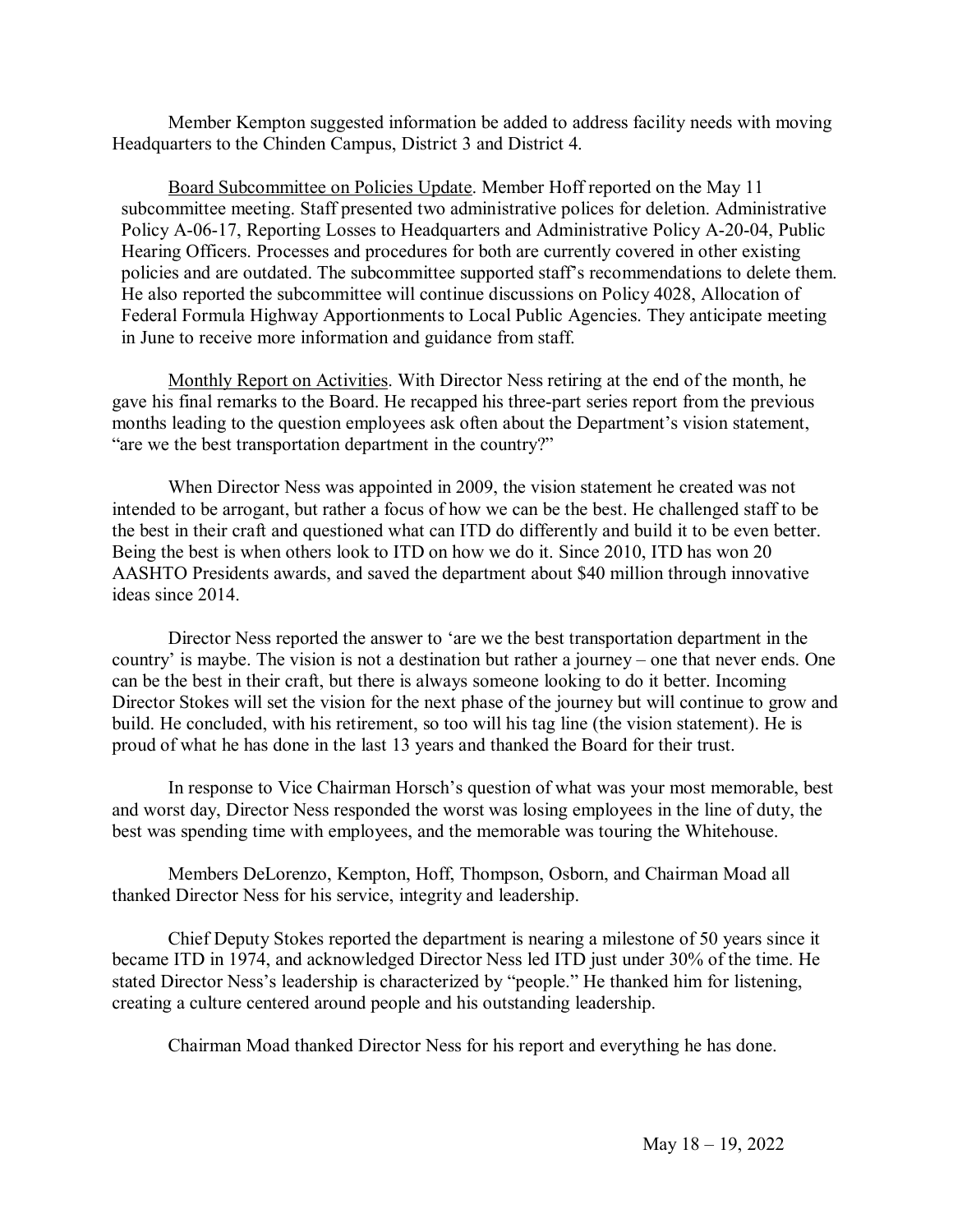Adopt-A-Highway Presentation. Program Specialist Erika Tucker presented the award to C&B Operations, John Deer Equipment, who adopted US-20 from milepost 331 to 333 in the Rexburg area. Jay Hymas accepted the award and thanked the Board. Member Hoff also applauded their efforts and thanked them for their time and service to the community.

Chairman Moad thanked Mr. Hymas for serving their community.

District Engineer Report. District 6 Engineer Jason Minzghor gave his annual report focusing on operations, design construction and planning. He reported on the SH-33, Canyon Creek Bridge and the efforts taken to mitigate a pond near Rexburg Interchange by removing 5,000 yards of dirt over a 4-week period, and the Island Park tree removal. In FY22, District 6 delivered 13 projects totaling \$55.9 million, and had 11 projects totaling \$57.6 million ready early to advance. The I-15, US-20 System Interchange alternatives are entering the NEPA process. There have been four public meetings with participation totaling 1,067 with 310 comments, two neighborhood meetings and six Community Working Group meetings. He also reported on the US-20 Ashton to SH-87 Junction project and collaboration efforts with Idaho Fish and Game that included building a wildlife fence on SH-28.

Fish & Game representative Frank Eldeman spoke about the partnerships they have, not only with District 6 staff, but each district statewide and highlighted some of the collaborative projects. He cited the wildlife fence on SH-28 as an example of how F&G's mission aligns with ITD's in terms of wildlife safety.

DE-6 Minzghor concluded with highlighting his experience tagging mule deer with F&G and introducing his family via a photo.

Chairman Moad thanked DE-6 Minzghor for his annual report.

Idaho Airport Aid Program Leading Idaho Initiative. Program Manager Jennifer Schildgen reported the Leading Idaho Initiative provides grant funding to Idaho airports. The Initiative's funding recommendation level is \$4.9 million for 25 airport projects. All recommended projects come through grant applications from the Aeronautics Capital Improvement Program that are ready to proceed and have high priority based upon the prioritization and allocation. All projects are 100% state funded. The selected projects are ones that have not been funded due to inadequate past funding. Aeronautics' staff prioritized and recommended projects and the Aeronautics Advisory Board accepted the program on April 27, 2022.

Member Hoff made a motion, seconded by Member DeLorenzo, and passed unopposed, to approve the following resolution:

RES. NO. WHEREAS, at the Idaho Transportation Board has the authority to design, ITB22-36 construct, reconstruct, alter, extend, repair and maintain state aeronautical construct, reconstruct, alter, extend, repair and maintain state aeronautical Facilities; and

> WHEREAS, the Idaho Transportation Board has the authority to expend funds for the construction, maintenance and improvement of public owned aeronautical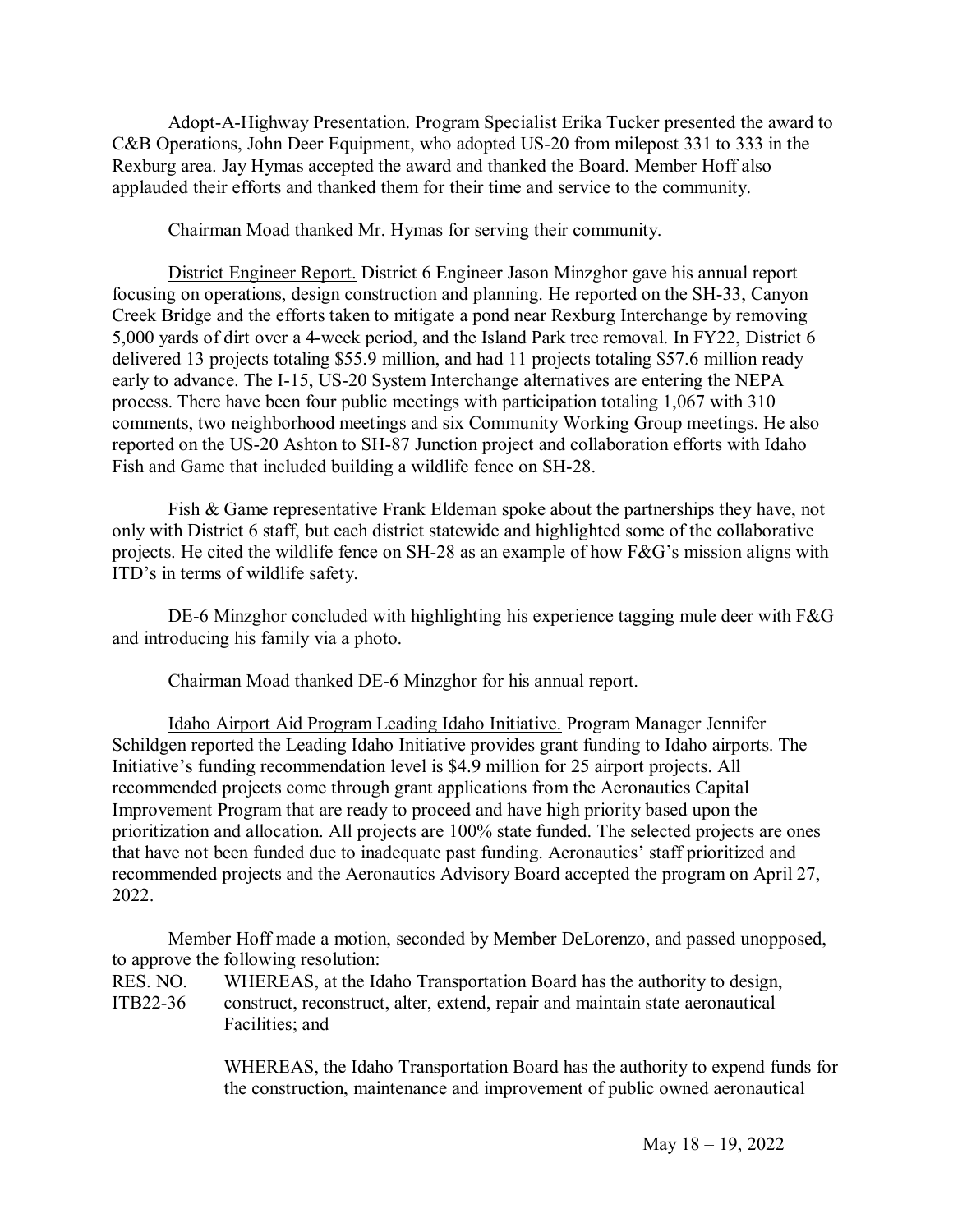facilities; and

WHEREAS, the Idaho State Legislature approved \$6.4M for airport improvements through the Governor's Leading Idaho Initiative; and

WHEREAS, \$4.9M is designated for Idaho public use community airports using Idaho Airport Aid Program criteria; and

WHEREAS, the Idaho Aeronautics Advisory Board recommended approval of the proposed funding plan at their regular meeting on April 27, 2022.

NOW THEREFORE BE IT RESOLVED, that the Leading Idaho Initiative program for state fiscal year 2022 be approved; and

BE IT FURTHER RESOLVED, the Idaho Transportation Board directs the Division of Aeronautics to issue grant offers for SFY 2022 and SFY 2023.

Proposed 2023 Legislative Ideas. Governmental Affairs Manager Colby Cameron presented the department's 2023 Legislative Ideas. The ideas will be submitted to the Division of Financial Management next month, and draft legislation presented to the Board next month.

Three ideas include:

- 1. Expand online Driver's License and ID capabilities, to include online CDL renewals
- 2. Modify statute to make a human trafficking conviction grounds for disqualification of a CDL
- 3. Remove the requirement for commercial vehicles to post temporary registration permits in the window/windshield.

In response to Chairman Moad's question about why stakeholders are not taking the lead for idea #2, GAM Cameron stated they are interested, but because of the importance, ITD wanted to start the process. They envision stakeholders taking the lead. Member DeLorenzo also posed a similar question regarding Idaho State Police. GAM Cameron responded ISP had no initial concerns but wants to see the draft legislation.

In response to Vice Chairman Horsch's question about posting permits in the window and waving dead-hauler trucks through for idea #3, GAM Cameron stated it would not be a requirement but they can continue to post it. Program Manager Brian Goeke further clarified that most of the self-issuing permits are electronic so truckers have to stop and find a place to print them. Vice Chairman Horsch expressed some concerns for the smaller single load truckers. PM Goeke stated trucks under 26,000 pounds are not required to stop at the ports.

In response to Member Thompson's question about why ITD needs to go beyond what the courts are doing for idea #2, PM Goeke responded it currently is a federal requirement.

Chairman Moad thanked GAM Cameron for his presentation.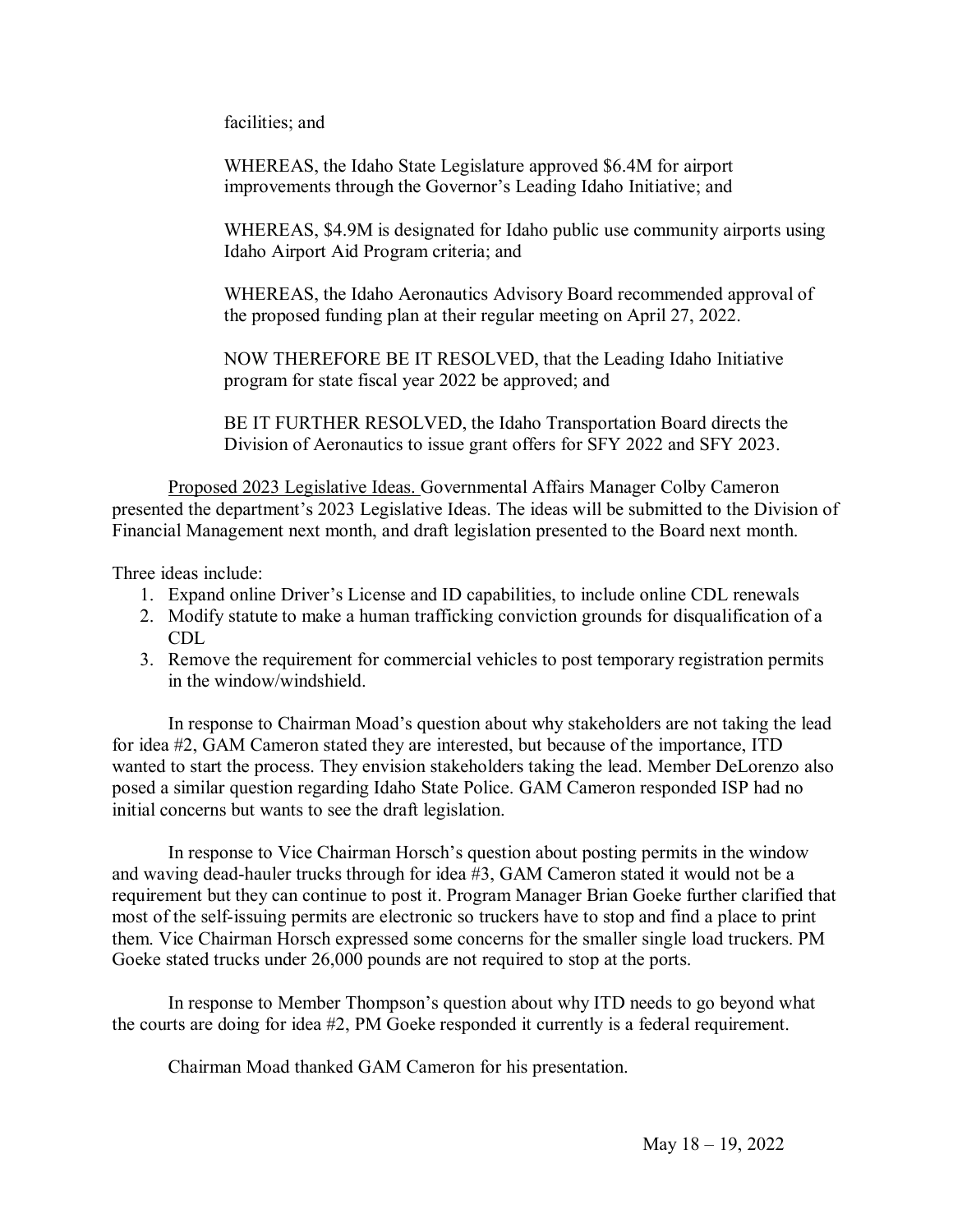2022-23 ITD Administrative Rulemakings. Project Manager Ramon Hobdey-Sanchez presented this year's administrative rules under review, which are:

- 39.02.02: Rules Governing Vehicle & Vessel Dealer License Requirements Motor Vehicles
- 39.02.22: Rules Governing Registration and Permit Fee Administration *(fee rule)*
- 39.02.26: Rules Governing Temporary Vehicle Clearance for Carriers *(fee rule)*
- 39.02.70: Rules Governing Restricted Driving Permits
- 39.02.71: Rules Governing Driver's License Violation Point System
- 39.02.72: Rules Governing Administrative License Suspensions
- 39.02.73: Rules Governing Accident Prevention Course

• 39.03.44: Rules Governing Highway Relocation Assistance for Persons Displaced by Public Programs

The department is currently in the informal rulemaking process. Staff has worked with the Division of Financial Management on potential changes and held an open, public negotiated rulemaking meeting on May  $12<sup>th</sup>$ . There is also an open comment period running through May  $27<sup>th</sup>$ . The department will also be initiating a standalone rulemaking for Rules Governing Utilities on State Highway Right-of-Way and will continue to work on broadband installation and connectivity.

Chairman Moad thanked PM Hobdey-Sanchez for his report.

Approach to Programming Construction Funds on TECM Projects. Transportation Program Manager Amy Schroeder presented the concept to use the Early Development Program and begin programming construction of projects in Transportation Expansion and Congestion Mitigation (TECM) corridors. Benefits to taking this approach include coordination with the Metropolitan Planning Organizations for air conformity modeling and stakeholder comment period as they prepare their Transportation Improvement Plans, and time saved for construction advertisement. This approach provides for project readiness and delivery, flexibility to add projects later and ability to include projects during the ITIP update cycle. It also allows flexibility on funding sources, such as, TECM pay-as-you go, bonding, Governor's Leading Idaho Initiative, or federal-aid.

In response to Member Hoff's question regarding how estimates are determined, TPM Schroeder stated they are based on various studies like value engineering and other information available at the time. A contingency is also included in the estimates.

Deputy Program Manager Crystal Craig reviewed the draft TECM early development project list. It includes 14 projects programmed from 2023 to 2026 totaling \$1.7 billion, which has also been shared with the MPOs.

Vice Chairman Horsch expressed concerns about the I-15, Pocatello to Idaho Falls project, and questioned why it did not include Chubbuck Road to Northgate. TPM Schroeder explained the current 86/15 interchange project addresses aging infrastructure and does not add capacity, however, the design allows for forward compatibility. A study is being initiated between 5<sup>th</sup> Ave interchange and Northgate interchange to evaluate future needs within those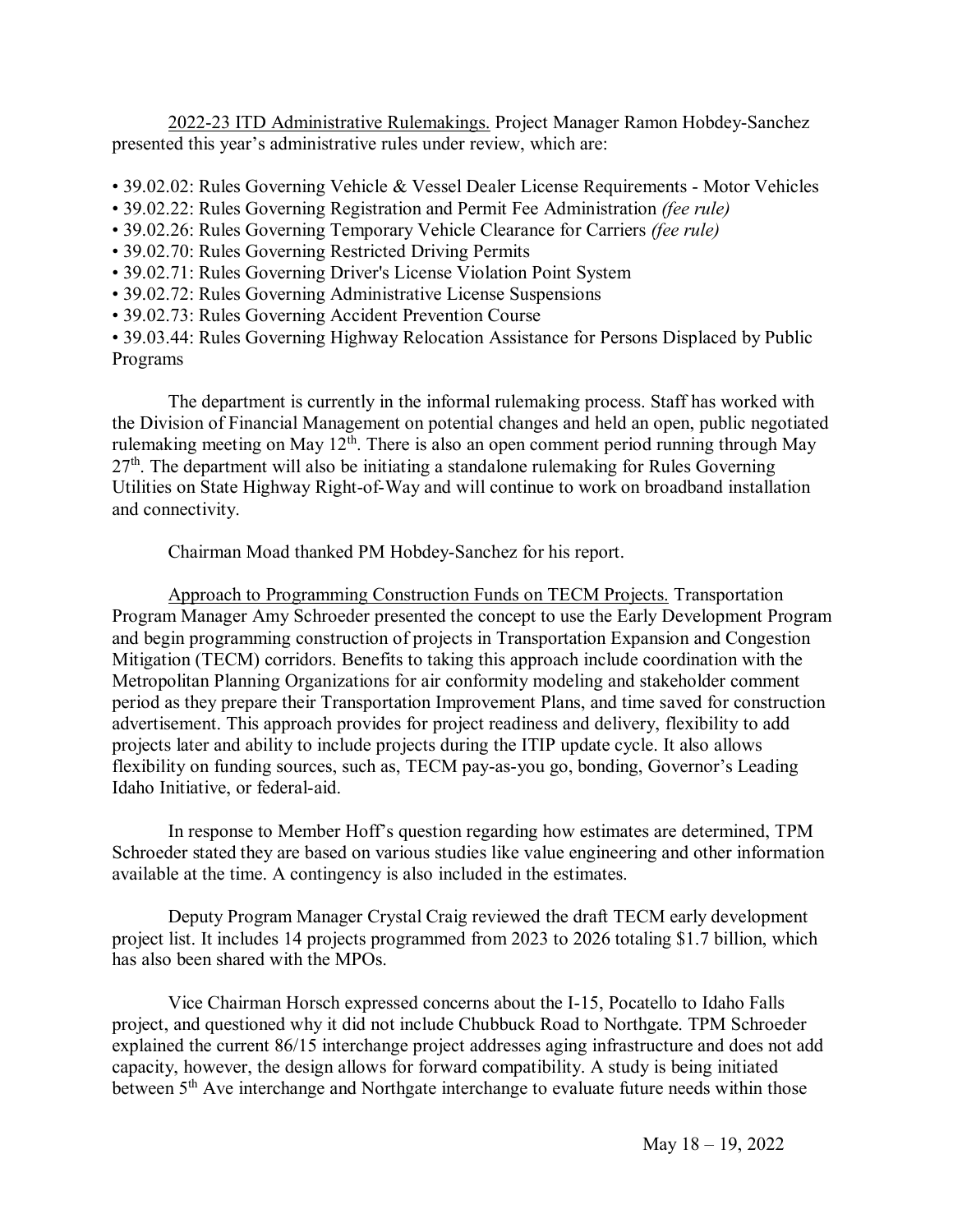project limits; this will allow ITD to prioritize the improvements in Pocatello and north of Fort Hall.

Deputy PM Craig presented additional considerations for adding the design and right-ofway preservation for SH-55, Pear to Farmway, new and additional right-of-way for the major corridors - I-90, US-20/26, SH-55, and SH-75, and for utilities in the draft program next month.

In response to Chairman Moad's question regarding right-of-way for Farmway to Middleton Road, TPM Schroeder stated they have a partial amount for the east half corridor, but recommend adding more to acquire that right-of-way plus additional to preserve the right-of-way for the rest of the corridor, from Pear to Farmway.

Chairman Moad thanked staff for their presentation.

US-20 Ashton to SH-87 Junction update Engineering Manager Karen Hiatt gave the Board an update about the project, discussed collaboration between agencies and described some of the innovative tools being used to develop multiple alternatives.

Since February 2021, when the Board approved funding for the US-20 Ashton to SH-87 Junction Planning and Environmental Linkage (PEL) to move forward, significant progress has been made. Staff held public involvement meetings in October 2021 and December 2021 from which 56 alternatives were identified. Meetings are also planned for May  $25<sup>th</sup>$  and  $26<sup>th</sup>$ . Several comments were garnered from the public meetings including an interest to coordinate with county commissioners and resource agencies. The PEL looked at the entire 40-mile corridor. Traffic data shows increasing congestion is contributing to traffic crashes in the area, especially in the summer. Data was also presented by crash type. F&G Representative Edelman provided information on the Sand Creek Mule Deer migration modeling and how it coincides with accidents.

EM Hiatt reviewed next steps for the 56 alternatives identified along with the three levels of refinement and evaluation. Once completed, they will recommend an alternative for NEPA. A representative from Horrocks presented how the GIS platform tool is used to develop and display alternatives to scale to help visualize what an alternative would looks like on the landscape. EM Hiatt concluded with a review of the PEL schedule to be completed this fall.

Chairman Moad thanked EM Hiatt and presenters for their update.

District 6 Highway Safety Presentation. Grants Officer Tabitha Smith reported May is Motorcycle Awareness Month. There have been 33 fatalities, with one-third from vehicle collisions. The remainder involved single vehicle crashes/fatalities. This month's campaign will focus on rider training. Idaho State Police Sergeant Andrew Nakashima presented information about the second annual "Shiny Side UP' motorcycle safety training event that was held in partnership between ISP and Grand Teton Harley Davidson, in Idaho Falls, May 14<sup>th</sup>. He highlighted the importance of training and raising awareness.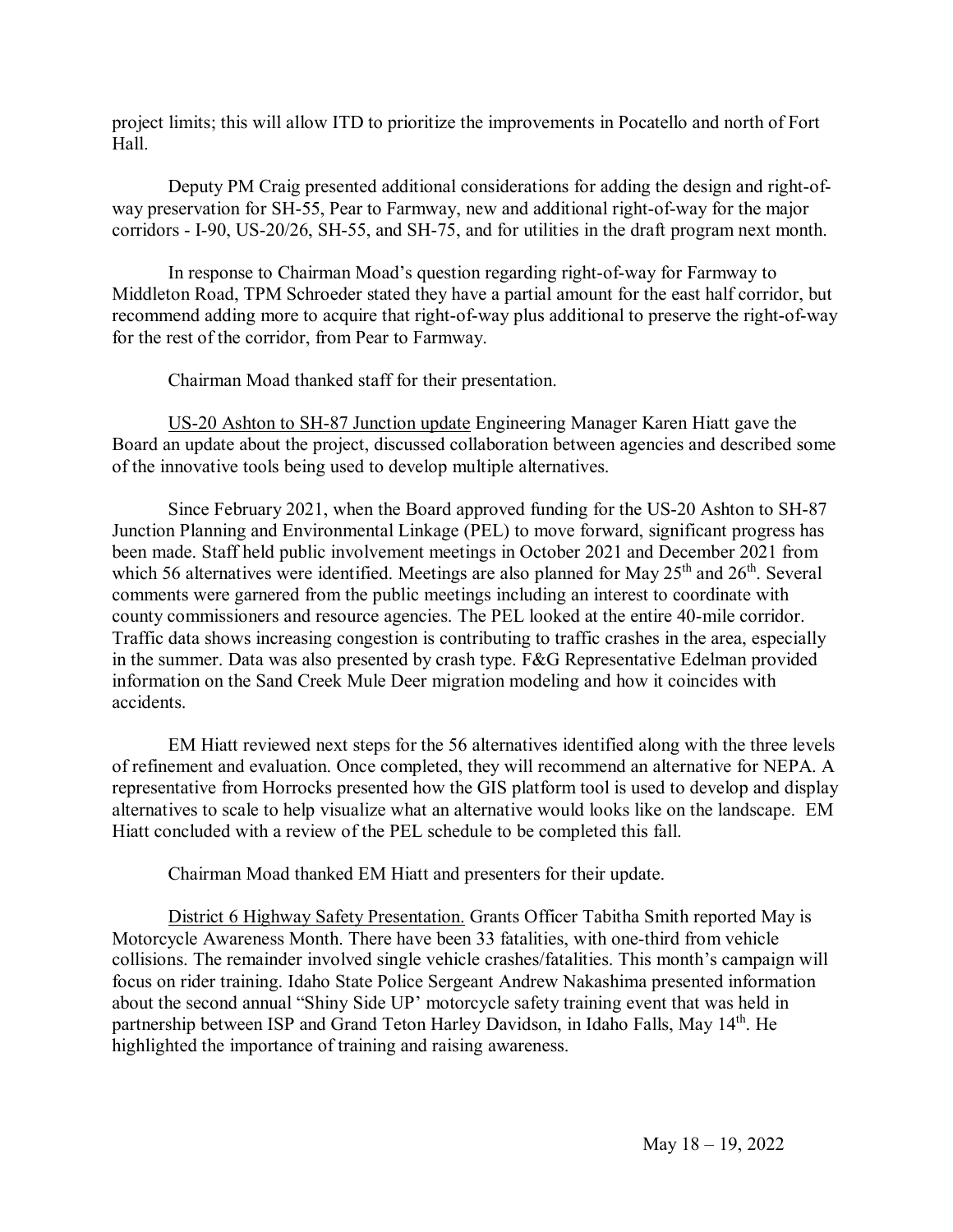In response to Member DeLorenzo's question of the 33 fatalities statewide how many were not wearing a helmet, Grants Officer Bill Kotowski stated 12. Staff later provided additional information stating helmets are 37% effective in preventing death for rider and 42% for passengers.

GO Kotowski presented information on the May statewide seatbelt campaign, 100 Deadly Days of Summer. To-date there have been 54 fatalities, in comparison to 83 last year. They are focusing on motorist behavior and looking for ways to get people to buckle up. They continue to advertise statewide messages and produce videos to encourage usage.

Member Hoff asked if anyone is tracking fatalities per mile in comparison to other states. Staff later provided, Idaho has the 19th lowest rate per 100 million miles traveled in the country; however, states with more rural roadways usually are higher.

Chairman Moad thanked ISP Sgt. Nakashima and staff for their presentation.

ITSC Annual Report. Acting Highway Safety Manager Josephine Middleton reported on the Idaho Traffic Safety Commission (ITSC) Annual Report. The ITSC is comprised of 10 members, two of which are new members. The ITSC usually meets twice a year to discuss behavioral safety issues, provide suggestions to the Highway Safety Plan, and come up with ideas to focus on with federal grant funds. Highlights from the November meeting include reviewing performance measure goals, the Transportation Economic Development Impact System, and the STAR Motorcycle Drivers Education Program. She reported there were 214 fatalities in 2020 in comparison to the 234 five-year average. The ITSC approved the FFY23 Highway Safety Plan at its May meeting in coordination with the Highway Safety Summit. The plan includes highway safety programs, performance measures and statewide projects.

Chairman Moad thanked Acting HSM Middleton for the report.

 FFY 2023 Highway Safety Plan. Acting Highway Safety Manager Josephine Middleton presented the FFY 2023 Highway Safety Plan, which is required to be submitted each year to the National Highway Traffic Safety Administration (NHTSA) on July 1, 2022. She reviewed the program areas and highlighted the newest projects that are included in this plan.

In response to Chairman Moad's question about efforts taken to reduce cell phone usage while driving, Acting HSM Middleton stated messaging is being incorporated into the 2-week Distracted Driving campaign. They are partnering with local law enforcement to do social media so the community hears directly from them as well.

Vice Chairman Horsch made a motion, seconded by Member Thompson, and passed unopposed, to approve the following resolution: RES. NO. WHEREAS, Idaho experienced 22,509 reportable traffic crashes, 215 traffic ITB22-37 deaths, and 1,101 people seriously injured in 2020; and

> WHEREAS, the economic cost of traffic crashes in Idaho for 2020 was more than \$3.9 billion; and